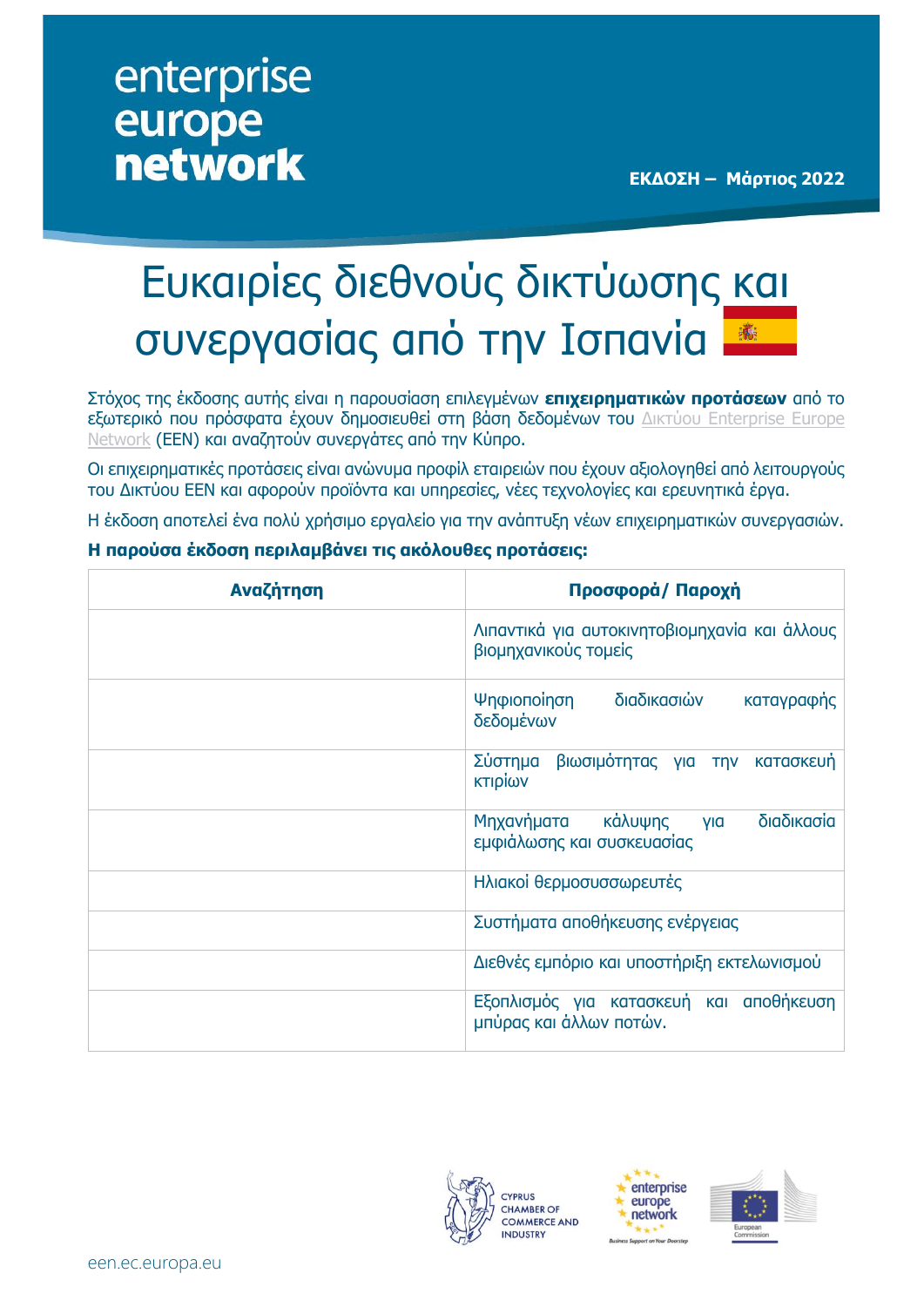Σε περίπτωση που θέλετε να έρθετε σε επικοινωνία με τις εταιρείες που είναι πίσω από κάθε επιχειρηματική πρόταση, θα πρέπει να συμπληρώσετε ηλεκτρονικά την εκδήλωση ενδιαφέροντος μέσω του συνδέσμου **<https://forms.ccci.org.cy/een04/>**

Για τυχόν απορίες, μπορείτε να επικοινωνείτε με το ΚΕΒΕ, ως μέλος του Δικτύου EEN, στα τηλέφωνα 22889749 /-52/-69 ή μέσω email: [maria@ccci.org.cy,](mailto:maria@ccci.org.cy) [stalo@ccci.org.cy,](mailto:stalo@ccci.org.cy) [m.klokkari@ccci.org.cy](mailto:m.klokkari@ccci.org.cy)

Με εκτίμηση

Στάλω Δημοσθένους Ανώτερη Λειτουργός ΚΕΒΕ Τμήμα Ευρωπαϊκών Θεμάτων και Προγραμμάτων Συντονίστρια Enterprise Europe Network Κύπρου Τηλ. 22889752, Email: [stalo@ccci.org.cy](mailto:stalo@ccci.org.cy)





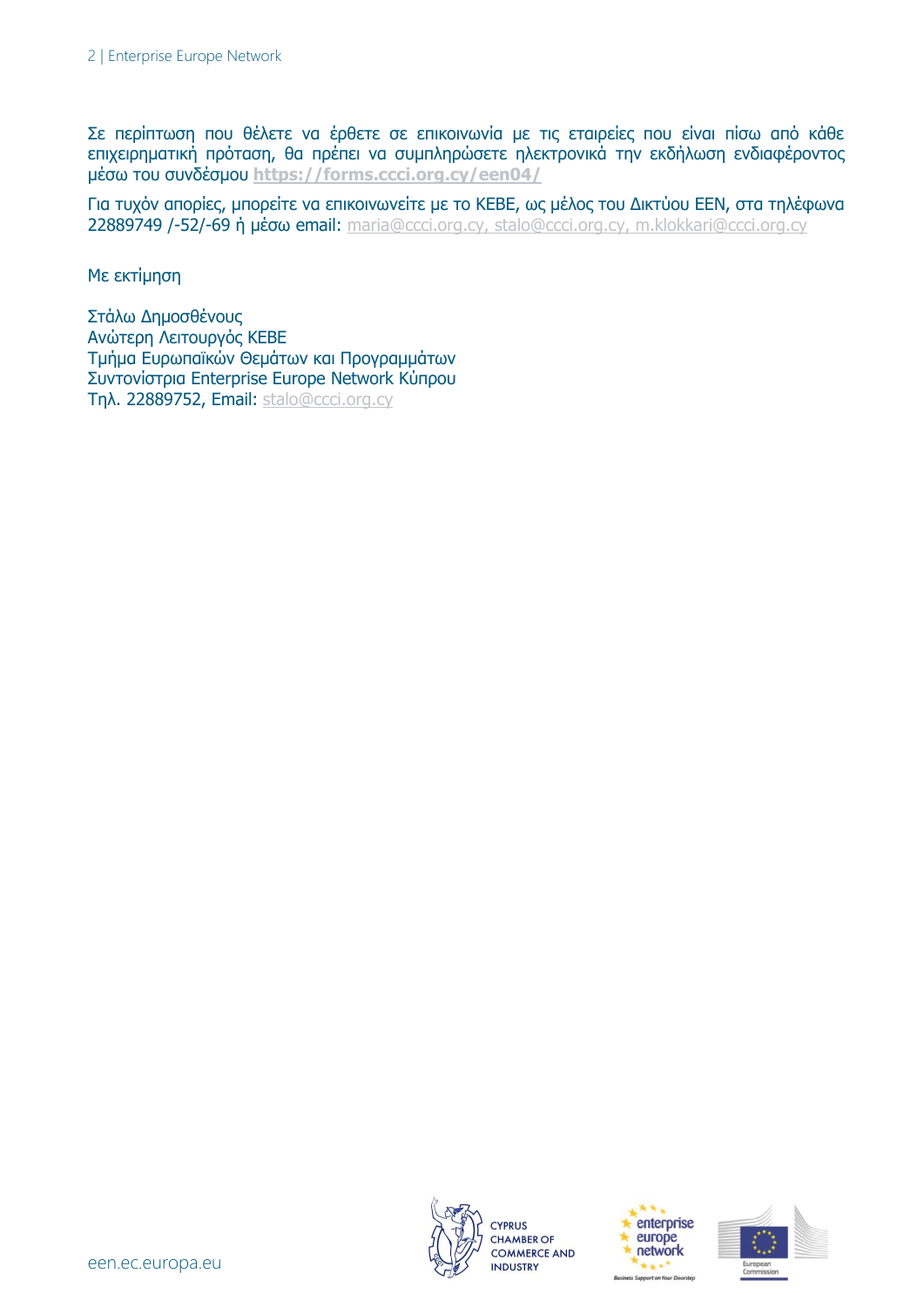### 3 | Enterprise Europe Network

| <b>Business Profile ID</b> | Short Description / Kind of Cooperation                                                                                                                                                                                                                                                                                                                                                                                                                                                                                                        |
|----------------------------|------------------------------------------------------------------------------------------------------------------------------------------------------------------------------------------------------------------------------------------------------------------------------------------------------------------------------------------------------------------------------------------------------------------------------------------------------------------------------------------------------------------------------------------------|
| BOES20210908001            | Spanish petrochemical company is looking for distributors of its<br>lubricants for the automotive and other industrial sectors.                                                                                                                                                                                                                                                                                                                                                                                                                |
|                            | For information, please click here                                                                                                                                                                                                                                                                                                                                                                                                                                                                                                             |
| TOES20210628001            | A Spanish company, specialized in data capture process<br>digitalization, has developed a proprietary solution that extracts and<br>digitalizes any relevant data from any document.<br>It allows<br>businesses to switch from any manual data extraction process to<br>automatized one that provides remarkably higher efficiency. The<br>company is looking for license agreements.<br>For information, please click here                                                                                                                    |
| TOES20210409002            | A Spanish architecture company has developed a high sustainability<br>system for construction of buildings. It drastically reduces the use of<br>construction materials by allowing the building conductions and<br>services to be deployed all through the thickness of the concrete<br>slab while becoming integrated in it. Also, it improves the energetic<br>behaviour of buildings. The company is looking for license<br>agreements.<br>For information, please click here                                                              |
| BOES20210325002            | A Spanish machinery manufacturer specialized in capping<br>technologies (capping machines, capping turrets and feedings<br>systems) for bottling and packaging processes, offers its solutions<br>to sectors such as food and beverage, pharmaceutical, cosmetic and<br>The company is looking for distribution<br>chemical products.<br>agreements.<br>For information, please click here                                                                                                                                                     |
| BOES20210603002            | Spanish custom broker using blockchain to make the customs                                                                                                                                                                                                                                                                                                                                                                                                                                                                                     |
|                            | process accessible, transparent, and traceable offer customs<br>clearance and logistic support under outsourcing agreements.<br>For information, please click here                                                                                                                                                                                                                                                                                                                                                                             |
| BOES20210420001            | A Spanish manufacturing company, specialized in developing electric<br>heaters solutions, launches a solar storage heater that utilises the<br>energy surplus from photovoltaic self-consumption installations.<br>This solution is capable of detecting the surplus from photovoltaic<br>distributing<br>self-consumption<br>installations<br>and<br>the<br>energy<br>intelligently among the various storage heaters installed in the<br>household. The company is looking for worldwide distributors.<br>For information, please click here |